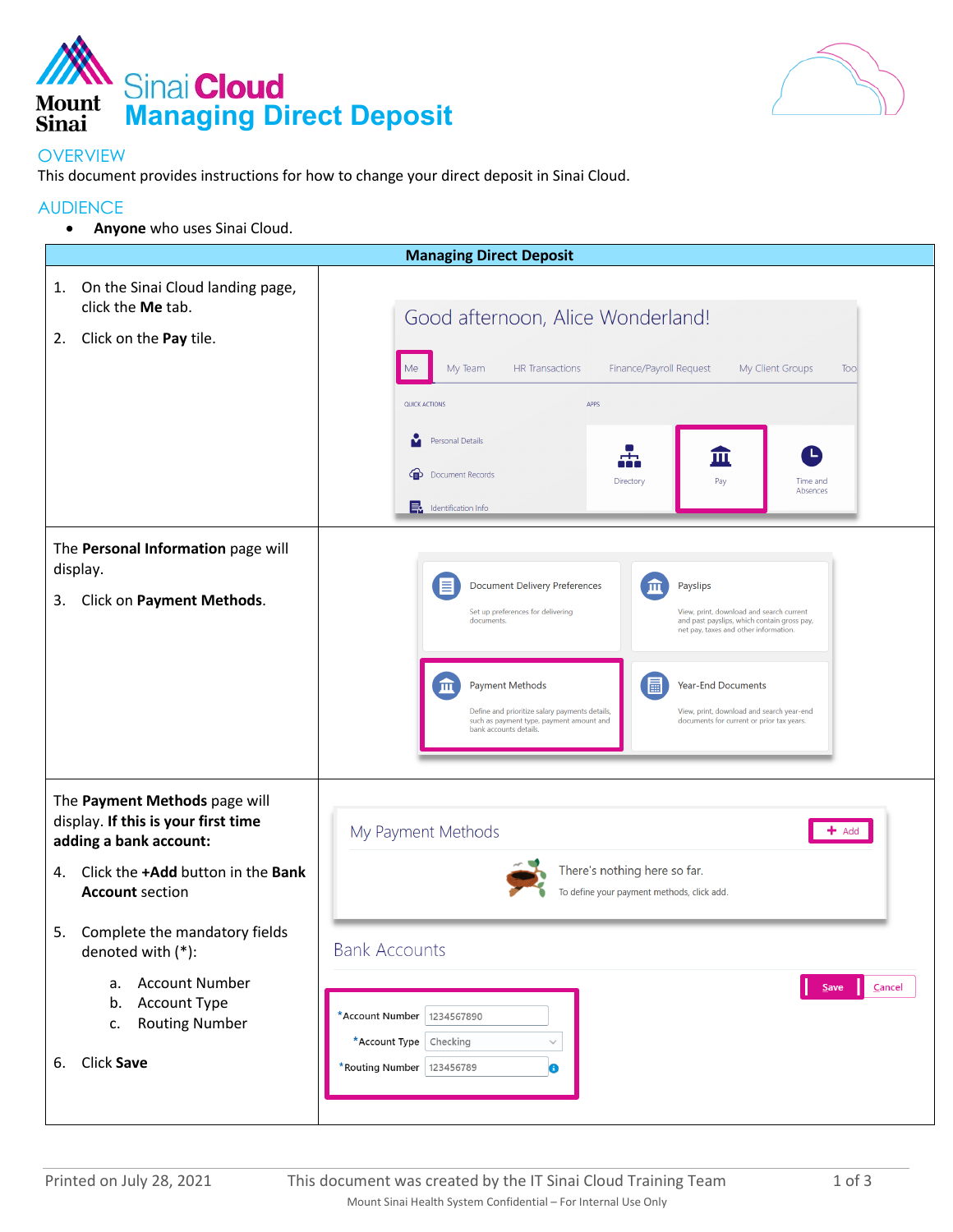| <b>MAN</b> Sinai Cloud<br><b>Mount</b><br><b>Managing Direct Deposit</b><br><b>Sinai</b>                                    |                                                                              |                  |                    |
|-----------------------------------------------------------------------------------------------------------------------------|------------------------------------------------------------------------------|------------------|--------------------|
|                                                                                                                             | <b>Managing Direct Deposit (cont'd)</b>                                      |                  |                    |
| The Payment Methods page will<br>display. If you need to add or<br>edit a bank account:                                     | <b>Bank Accounts</b>                                                         |                  | Add                |
| 7.<br>Review your Bank Account<br>information in the table if<br>available, then select +Add to<br>add a bank account.      | 711<br>256074974<br>Checking<br>1/25/2021                                    | Active           |                    |
| You can edit an existing<br>8.<br>Payment Method by clicking<br>the Pencil icon on the row<br>you wish to edit.             | 48308<br>021000322<br>Checking<br>4/3/2020<br>135<br>226078036               | Active<br>Active |                    |
| Important: You are limited to a<br>total of (5) direct deposits<br>including credit union and 529<br>savings plan.          | Checking<br>3/10/2020                                                        |                  |                    |
| <b>Important: Bank Accounts must</b><br>be activated before paychecks<br>can be deposited to the account.                   | <b>Bank Accounts</b>                                                         |                  | $+$ Add            |
| In the Bank Accounts section:<br>Click the edit pencil<br>9.<br>10. Select the <b>Active</b> checkbox                       | 711<br>256074974<br>Checking<br>1/25/2021                                    | Active           |                    |
| 11. Click Save<br><b>Important:</b> Leaving the active<br>checkbox unchecked deactivates<br>your direct deposit and you may | <b>Bank Accounts</b><br>*Country United States<br>Account Number   123456789 |                  | Cancel<br>Save     |
| receive a paper check.                                                                                                      | *Account Type Checking<br>*Routing Number 256074974<br>Active V              | $\checkmark$     |                    |
| To allocate funds to the<br>appropriate account(s):                                                                         | My Payment Methods                                                           |                  | $+$ Add<br>Reorder |
| In the My Payment Methods<br>section:                                                                                       | <b>BOA</b><br>Direct Deposit<br>021000322<br>4830                            | 1,800 USD        |                    |
| 12. Click the edit pencil                                                                                                   | Checking                                                                     |                  |                    |

**AN**